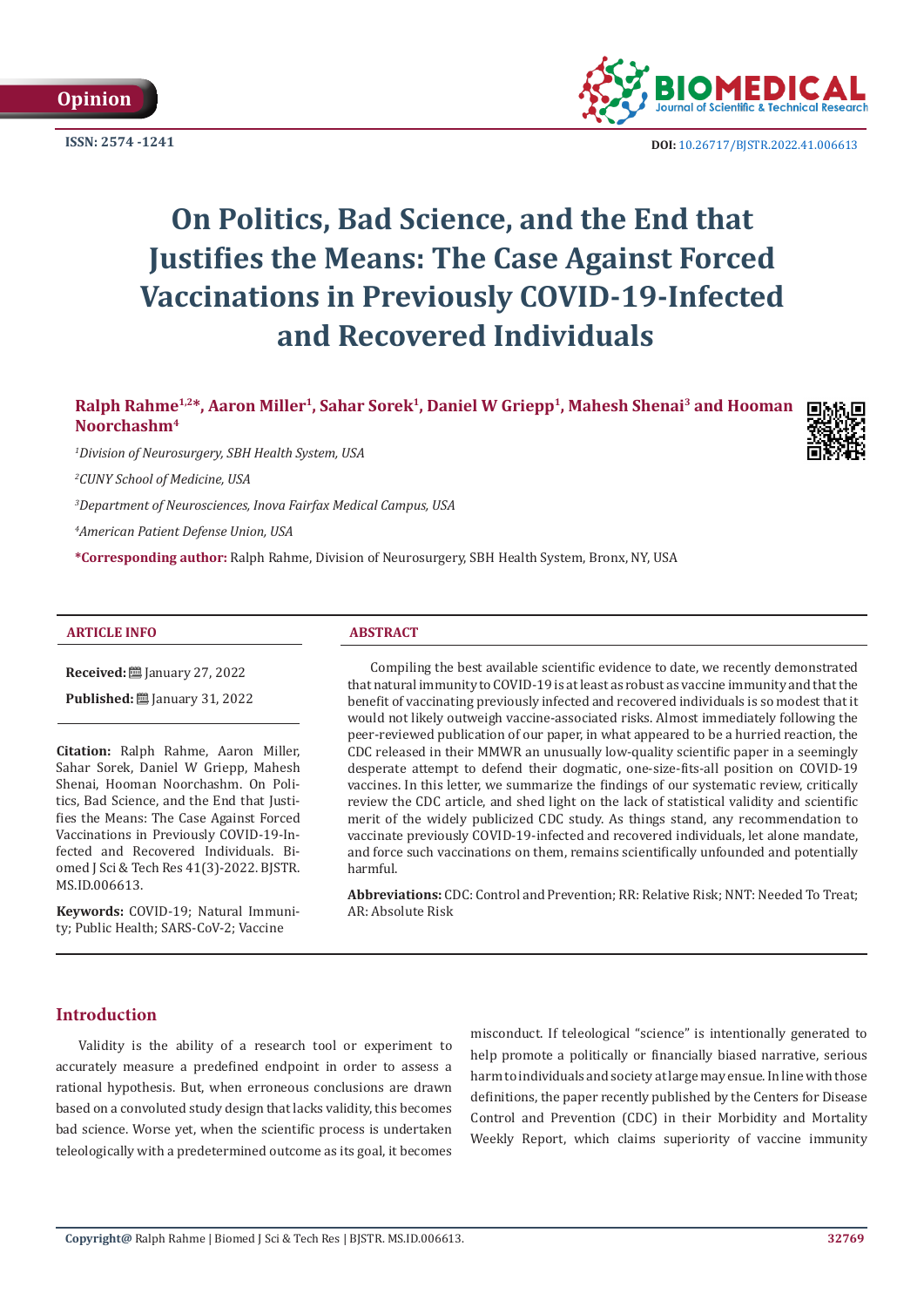over natural immunity, represents the textbook definition of poor validity and, at the very least, bad science [1].

#### **Background: A Teleological Emergency?**

Through a systematic review and pooled analysis of the literature, we recently compiled the best available scientific evidence comparing the effectiveness of natural immunity and vaccine immunity to COVID-19 [2]. Using stringent inclusion criteria, we limited our analysis to 7 high-quality publications, including a total of 279,107 patients and 56,161 patient-years of follow-up. Compared with the unvaccinated COVID-19-naive cohort, vaccinated patients (i.e. the "vaccine immunity cohort") had a significantly reduced infection rate (0.9% vs. 4.7% per personyear), yielding a number needed to treat (NNT) of only 6.5 patients to prevent 1 COVID-19 infection per year. Similarly, the previously infected, unvaccinated cohort (i.e., the "natural immunity cohort) had a significantly reduced risk of reinfection (0.25% per personyear) compared with the same COVID-19- naive cohort. When compared head-to-head with the natural immunity group, the vaccine immunity cohort had a 1.86 relative risk (RR) of infection, which was found to be non-statistically significant, but a 0.049% absolute risk (AR) increase, which was statistically significant. Thus, natural immunity against COVID-19 was found to be at least equivalent to vaccine immunity in conferring protection against infection or reinfection. Among all groups, the risk of COVID-19 infection/reinfection was lowest (0.15% per person-year) in previously infected, vaccinated individuals, suggesting a marginal but statistically significant incremental benefit of vaccination in the previously infected and recovered population (RR: 1.82, AR reduction: 0.0039%).

This small benefit of vaccination translated into a very high NNT of 218 in the previously infected and recovered cohort, raising serious doubts about the favorability of the risk-benefit ratio of routine vaccination in this population, even if only well-established, short-term risks of vaccination are taken into account (potential long-term risks, especially in young people, remain unknown at this point). Almost immediately following the publication of our study after in-depth peer review, the CDC released a paper in their Morbidity and Mortality Weekly Report (MMWR), reporting on a cross-sectional study of hospitalized patients with "COVID-19 like illness" within a network of several US hospitals (the "VISION Network"), which putatively demonstrates the superiority of vaccine immunity over natural immunity, thereby attempting to negate the findings of our study [1]. Not surprisingly, the CDC paper was immediately and heavily publicized by media companies and on social media, claiming that vaccines are five times as effective as natural immunity in this regard and that the debate on this issue has essentially been settled in favor of vaccines [3-9]. The implications of this study, according to CDC, is that "all eligible persons should be vaccinated against COVID-19 as soon as possible, including unvaccinated persons previously infected with SARS-CoV-2" [1]. Unfortunately, as stated above and detailed below, the CDC paper represents bad science, of the kind we warn our youngest and most inexperienced research students to avoid at all costs, as they start learning the basics of medical and clinical research. Political analysis and opinions remain beyond the scope of this letter. Specifically, the reasons and exact circumstances underlying this scientific mishap by the CDC, traditionally a highly respected and credible source of medical information, will not be discussed here. Only the merits (lack thereof) of their paper will be discussed.

# **The Fundamental Problem: Study Validity (Lack Thereof)**

The fundamental and primordial problem with the CDC study is its total lack of validity. The CDC sought to compare protection against COVID-19 infection/reinfection between vaccinated patients and those unvaccinated, but with natural immunity from a previous infection. Unfortunately, what they ended up measuring in this study was a totally unrelated and quite irrelevant endpoint. Rather than using a longitudinal, population-based (community + hospital) observational cohort design to help answer this research question, the authors relied on an awkward hospital-based crosssectional design, looking at all patients within their VISION Network hospitals who, in the first 8 months of calendar year 2021 (January 1 - September 2):

- **1)** Were admitted with a COVID-19-like illness (i.e., largely a population of patients with various flu syndromes),
- **2)** Underwent molecular testing for COVID-19, and
- **3)** Had, 3-6 months earlier, either had a laboratory-proven COVID-19 infection or completed a two-dose vaccination with an FDA-approved mRNA vaccine.

Interestingly, of an initial grand total of 201,269 hospitalizations, only 7,348 patients (3.7% of the entire cohort), 6,328 in the vaccine immunity group and 1,020 in the natural immunity group, satisfied the inclusion criteria and were analyzed. The authors compared the proportions of COVID-19 positive tests in the two groups of patients and found a higher rate of COVID-19 positivity in the unvaccinated, previously infected group, with a crude odds ratio of 1.77 (8.7% vs. 5.1%). Using ill-defined, seemingly acrobatic, and largely opaque statistical adjustments and propensity-based calculations (not detailed or explained in the paper), the authors present a final adjusted odds ratio of 5.49 in favor of vaccines. Those and other methodological red flags and flaws will be discussed below. However, the most fundamental flaw of this paper, its absolute lack of validity, needs to be addressed first. In fact, what the authors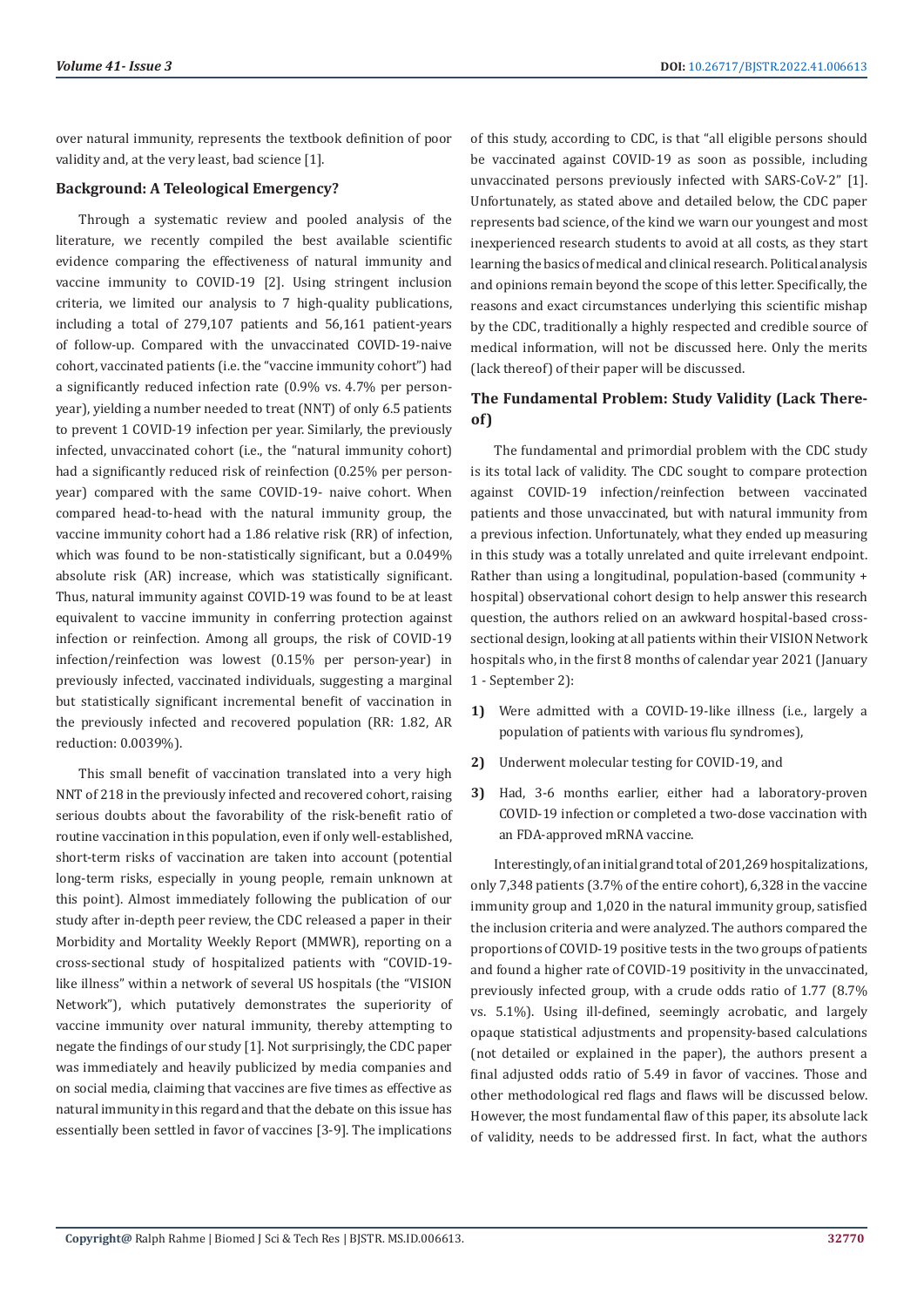claim they have proven is not at all what their data has actually shown. At best, the authors can conclude that a hospitalized patient with clinical symptoms suspicious for COVID-19 who [3-6] months ago, had prior infection with SARS-CoV-2, would be more likely (1.8- 5.5x) to test positive for COVID- 19, but less likely to test positive for other flu viruses or respiratory infections than an otherwise similar patient that, 3-6 months ago, received an mRNA vaccine. In other words, what the authors measure here is merely the rate of COVID-19 positivity relative to other infectious agents with similar clinical presentation in each of those two patient populations. Given the lack of longitudinal follow-up, this does not at all mean that vaccinated patients developed less COVID-19 infections than their naturally immune counterparts. For instance, one could potentially argue that mRNA vaccines might have led to higher rates of viral illnesses and hospitalizations relative to natural immunity, but that its negative impact on non-COVID-19 infections might have been even worse than that on COVID-19, hence a lower proportion of in-hospital SARS-CoV-2 positivity relative to other infectious agents. If that assumption was true, then increased rates of both COVID-19 and COVID-19-like illnesses and related hospitalizations would be accurately uncovered by a longitudinal observational cohort study. In contrast, a cross-sectional study design would lead to the erroneous conclusion that the relative rate of COVID-19 is lower in the vaccinated group. Interestingly enough, in the CDCanalyzed in-hospital cohort, the absolute number of patients with COVID-19-like illnesses who were previously vaccinated is over 6 times larger than that of patients with natural immunity (6,328 vs. 1,020). Even the absolute number of hospitalized patients with laboratory-proven COVID-19 is over 3.5 times higher in the vaccinated group (324 vs. 89). Such ratios (6:1 and 3.5:1) are way out of proportion to the rates of vaccination in the US population. Perhaps, one would rather conclude from this study that, in sharp contrast to the authors' claim, patients with natural immunity tend to stay healthier and away from hospitals compared with those who received mRNA vaccines.

## **More Methodological Frailty: Flaws, Biases, and Red Flags**

Aside from the fundamental validity problem presented above, the CDC study is replete with methodological mishaps, which we summarize below.

**Selection Bias**: The analyzed patient cohort is relatively very small, representing only 3.7% of the original cohort of hospitalized patients with COVID-19-like illness. While large numbers of patients had to be excluded based on the authors' (otherwise reasonable) inclusion criteria, such a large number of excluded patients almost invariably introduces significant selection biases into the statistical analysis.

**Subject Misclassification**: To be included in the vaccine immunity cohort, a patient had to have had at least 1 negative molecular COVID-19 test, at least 14 days prior to the index hospitalization. Given that a single negative test does not cover the entire 3 to 6-month period preceding the index hospitalization, it is entirely possible that many patients with prior undiagnosed COVID-19 infections were mistakenly misclassified into the vaccine immunity group, which could potentially affect the results of the study.

**Unorthodox Statistical Adjustments**: The questionable, poorly defined, very opaque statistical adjustments and propensitybased calculations performed by the authors managed to convert a crude odds ratio of only 1.77 into an "adjusted" odds ratio of 5.5 in favor of vaccines, which has since been widely publicized by the media (i.e. vaccines are being advertised as "five times more effective" than natural immunity) [3-9]. For instance, propensity score matching should generally not be used in groups with very little overlap, since it can introduce significant error. Yet, their data set falls precisely under this category. For the sake of transparency and credibility, we invite the authors to publish a follow-up publication detailing their statistical methodology and presenting their raw data.

**Selective Time Filtering**: The authors excluded patients with prior COVID-19 infection 14-90 days before the index hospitalization and those with mRNA vaccinations over 6 months prior. This convenient cherry-picking is likely to favor vaccine immunity by design, given that natural immunity is typically robust in the weeks following COVID-19 infection, while vaccine immunity has been shown to wane after 6 months [10-14].

**Exclusion of Janssen Vaccine Recipients**: It is a blaring fact that the authors entirely excluded recipients of the Janssen vaccine, which is generally known to be the least effective of the 3 FDA-approved COVID-19 vaccines. Excluding this small subset of vaccinated subjects from the analysis is an undeniable "fudge factor" in this paper, which is likely to skew the analysis even further in favor of vaccine immunity.

#### **Conclusion**

The paper recently published by the CDC has little, if any, merits and should have no impact whatsoever on the decision to vaccinate previously COVID-19-infected and recovered individuals, let alone mandate and force such vaccinations on them [1]. We urge the CDC to retract this paper or, at the very least, issue a clear and unequivocal statement acknowledging its severe methodological limitations. This agency's credibility is truly at stake here. The CDC has to strive to free itself from overreaching politics, regain the trust of the population, and restore its image as a uniquely